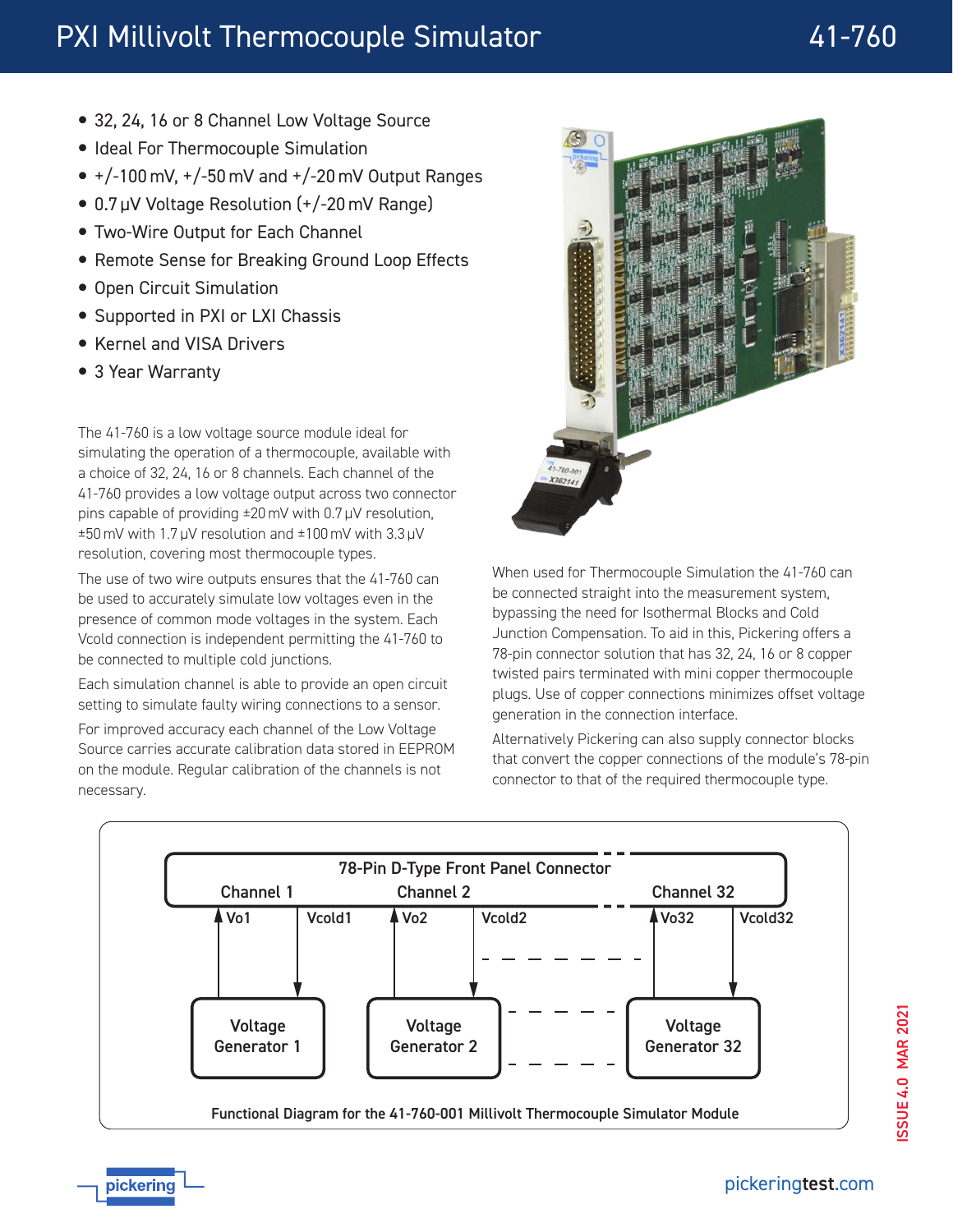# **Specifications**

#### **Specification**

| Low Voltage Channels:                             |                                                     |
|---------------------------------------------------|-----------------------------------------------------|
| Number of Channels:                               | 32, 24, 16 or 8                                     |
| Output Voltage Range:                             | ±20 mV, ±50 mV and ±100 mV                          |
|                                                   | ranges (Vo to Vcold).                               |
| Voltage Resolution:                               | 0.7 µV nominal (±20 mV range),                      |
|                                                   | 1.7 µV nominal (±50 mV range),                      |
|                                                   | 3.3 µV nominal (±100 mV range).                     |
| Common Mode Output:                               | Up to 1 V common mode peak                          |
|                                                   | output voltage, better than 80dB                    |
|                                                   | common mode output rejection                        |
|                                                   | ratio.                                              |
| Output Resistance:                                | $50 \Omega$ nominal                                 |
|                                                   | - remote switch closed                              |
|                                                   | 10 kQ nominal                                       |
|                                                   | - remote switch open                                |
| Accuracy*                                         |                                                     |
| (Measuring Condition:                             |                                                     |
| High-Z Instrument):                               | $0.1\% \pm 5 \mu V$ ( $\pm 20 \text{ mV}$ range),   |
|                                                   | $0.1\% \pm 10 \,\mu\text{V}$ (±50 mV range),        |
|                                                   | $0.1\% \pm 15 \mu V$ ( $\pm 100 \text{ mV}$ range). |
| * Valid at ±10°C from calibration temperature     |                                                     |
| (factory calibrated at 21 °C).                    |                                                     |
| Power Off State:                                  | Open circuit                                        |
| Software support:                                 |                                                     |
| Supplied with software that responds to a voltage |                                                     |

instruction on the selected channel.



#### Power Requirements

| $+3.3V$ | $+5V$            | $+12V$           | $-12V$           |
|---------|------------------|------------------|------------------|
| 250 m A | $100 \text{ mA}$ | $200 \text{ mA}$ | $200 \text{ mA}$ |

#### Mechanical Characteristics

Single slot 3U PXI (CompactPCI card). 3D models for all versions in a variety of popular file formats are available on request.

#### **Connectors**

| PCI Interface: | 33 MHz, 32-bit address, 16-bit data   |
|----------------|---------------------------------------|
|                | Interface is compatible with PXI, PXI |
|                | Express Legacy and PXI Express Hybrid |
|                | slots.                                |

Signals via front panel 78-pin male D-type connector, for pin outs please refer to the operating manual.

## Operating/Storage Conditions

#### Operating Conditions

| Operating Temperature:                  | $0^{\circ}$ C to +55 $^{\circ}$ C  |  |  |  |
|-----------------------------------------|------------------------------------|--|--|--|
| Humidity:                               | Up to 90% non-condensing           |  |  |  |
| Altitude:                               | $5000 \,\mathrm{m}$                |  |  |  |
| <b>Storage and Transport Conditions</b> |                                    |  |  |  |
| Storage Temperature:                    | $-20^{\circ}$ C to $+75^{\circ}$ C |  |  |  |
| Humidity:                               | Up to 90% non-condensing           |  |  |  |
| Altitude:                               | 15000 m                            |  |  |  |

## PXI & CompactPCI Compliance

The module is compliant with the PXI Specification 2.2. Local Bus, Trigger Bus & Star Trigger are not implemented. Uses a 33 MHz 32-bit backplane interface.

## Safety & CE Compliance

All modules are fully CE compliant and meet applicable EU directives: Low-voltage safety EN61010- 1:2010, EMC Immunity EN61326-1:2013, Emissions EN55011:2009+A1:2010.\*

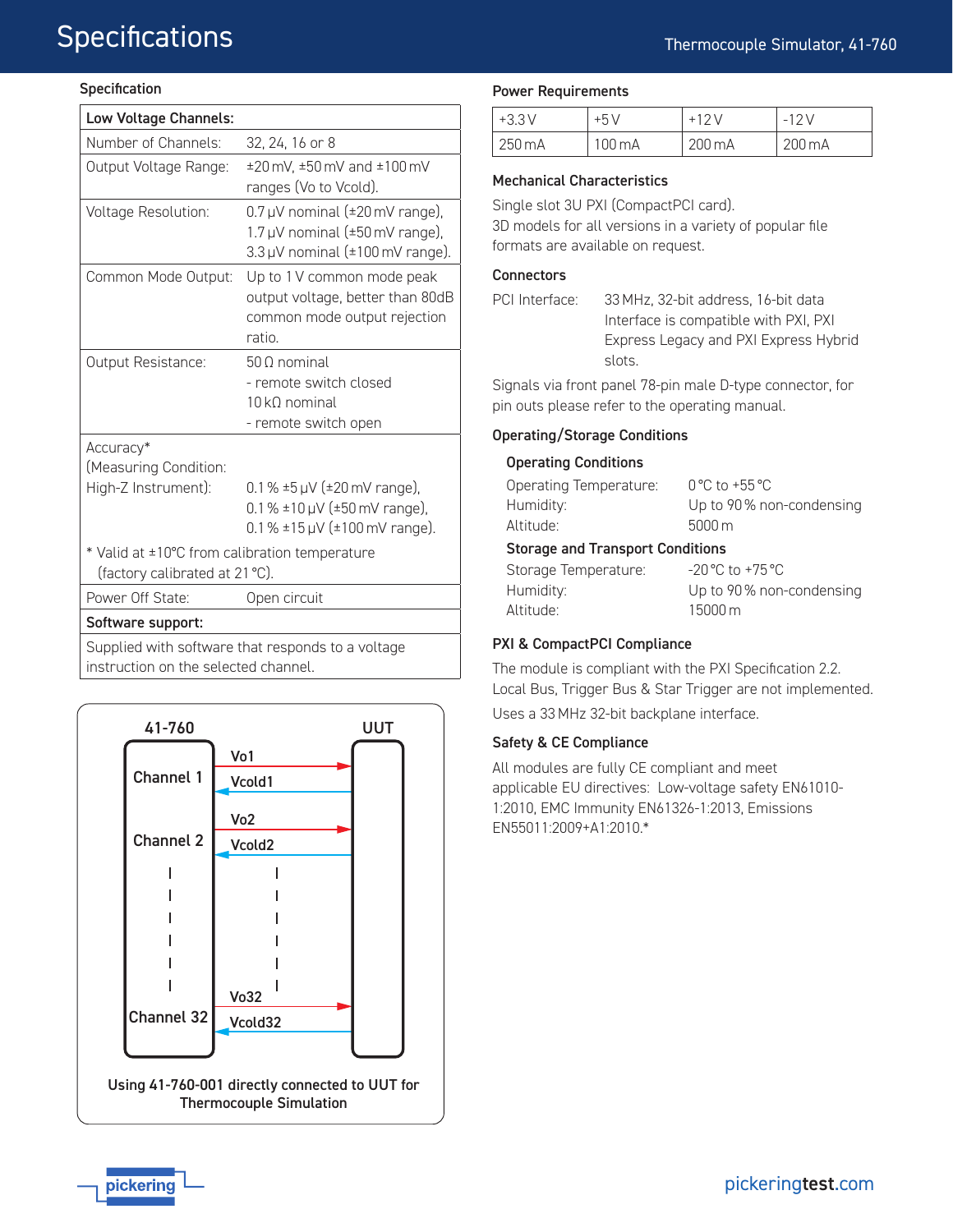# Ordering Information

| Thermocouple Simulator, 32 Channel | 41-760-001 |
|------------------------------------|------------|
| Thermocouple Simulator, 24 Channel | 41-760-002 |
| Thermocouple Simulator, 16 Channel | 41-760-003 |
| Thermocouple Simulator, 8 Channel  | 41-760-004 |
| <b>Accessories</b>                 |            |
| <b>Compensation Block</b>          | 40-965-912 |

#### Product Customization

Pickering modules are designed and manufactured on our own flexible manufacturing lines, giving complete product control and enabling simple customization to meet very specific requirements.

All customized products are given a unique part number, fully documented and may be ordered at any time in the future. Please contact your local sales office to discuss.

Pickering Interfaces is dedicated to developing its Millivolt Thermocouple Simulation range. If there are any sensor types or features that are not currently available, please contact your local sales office with details.

#### Mating Connectors & Cabling

For connecting the Thermocouple Simulator module to the device under test we recommend the following cables: 78-pin D-type to 32 mini copper thermocouple plugs, 1m length\* A078DFR-32M002T5A100 78-pin D-type to 24 mini copper thermocouple plugs, 1m length\* A078DFR-24M002T5A100 78-pin D-type to 16 mini copper thermocouple plugs, 1m length\* A078DFR-16M002T5A100

78-pin D-type to 8 mini copper thermocouple plugs, 1m length\* A078DFR-08M002T5A100

\*Other lengths are available.

Other 78-pin cable/connector products are available but may reduce the performance of the product.

For applications requiring specific thermocouple wiring and connector types. please contact your local Pickering Sales Office.

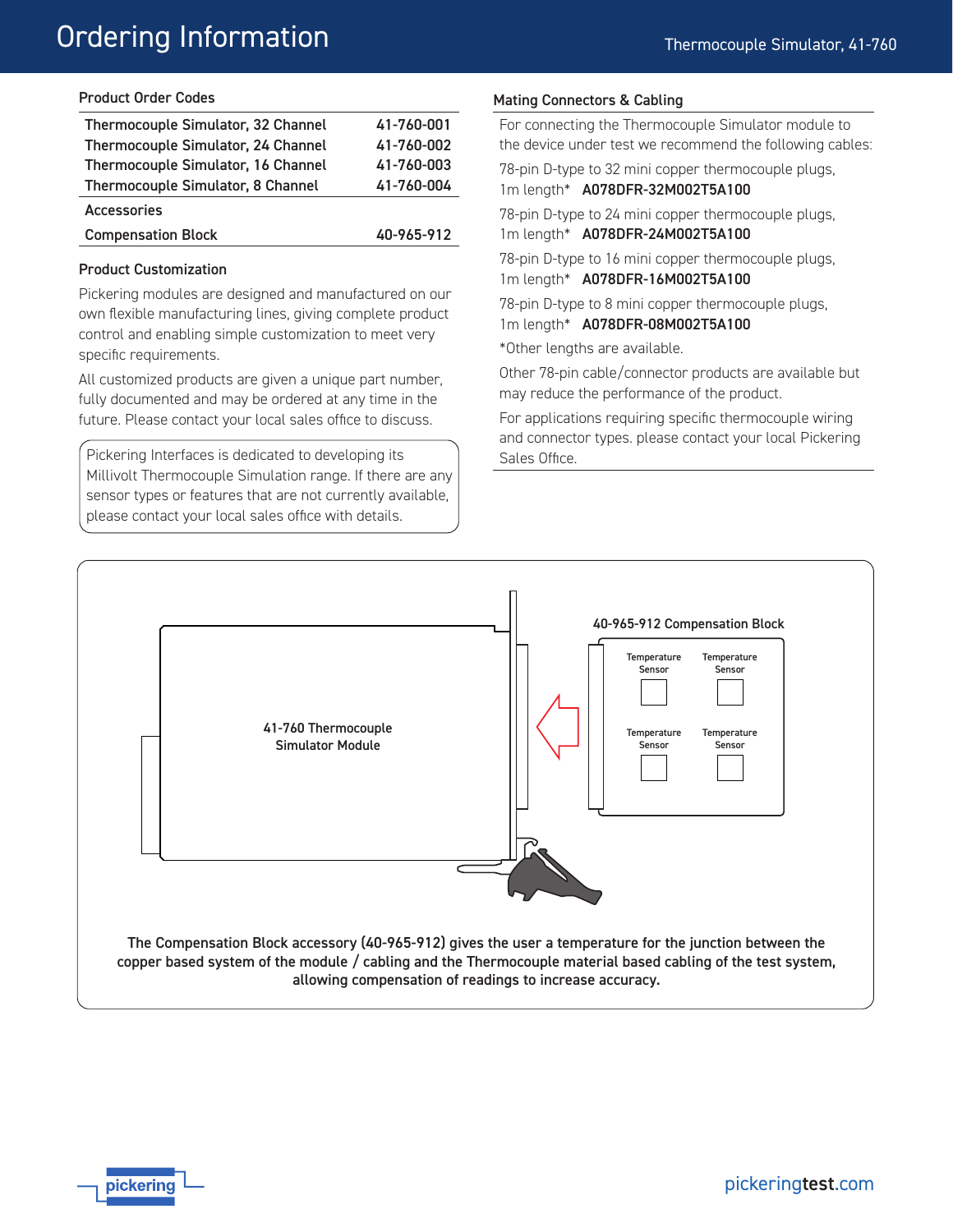# Chassis Compatibility

This PXI module must be used in a suitable chassis. It is compatible with the following chassis types:

- All chassis conforming to the 3U PXI and 3U Compact PCI (cPCI) specification
- Legacy and Hybrid Peripheral slots in a 3U PXI Express (PXIe) chassis
- Pickering Interfaces LXI or LXI/USB Modular Chassis

## Chassis Selection Guide

#### Standard PXI or hybrid PXIe Chassis from any Vendor:

- Mix our 1000+ PXI switching & simulation modules with any vendor's PXI instrumentation
- Embedded or remote Windows PC control
- Real-time Operating System Support
- High data bandwidths, especially with PXI Express
- Integrated module timing and synchronization

#### Pickering LXI or LXI/USB Modular Chassis—only accept our 1000+ PXI Switching & Simulation Modules:

- Ethernet or USB control enables remote operation
- Low-cost control from practically any controller
- LXI provides manual control via Web browsers
- Driverless software support
- Power sequencing immunity
- Ethernet provides chassis/controller voltage isolation
- Independence from Windows operating system



## Connectivity Solutions

We provide a full range of supporting cable and connector solutions for all our switching products—20 connector families with 1200+ products. We offer everything from simple mating connectors to complex cables assemblies and terminal blocks. All assemblies are manufactured by Pickering and are guaranteed to mechanically and electrically mate to our modules.



Connectors & Backshells Multiway Cable Assemblies RF Cable Assemblies Connector Blocks







We also offer customized cabling and have a free online Cable Design Tool that can be used to create custom cable solutions for many applications. Visit: [pickeringtest.com/cdt](http://www.pickeringtest.com/cdt) to start your design.

#### Mass Interconnect

We recommend the use of a mass interconnect solution when an Interchangeable Test Adapter (ITA) is required for a PXI or LXI based test system. Our modules are fully supported by both Virginia Panel and MacPanel.

# Pickering Reed Relays

We are the only switch provider with in-house reed relay manufacturing capability via our Relay Division. These instrument grade reed relays feature *SoftCenter*™ technology, ensuring long service life and repeatable contact performance. To learn more, please go to: [pickeringrelay.com](http://www.pickeringrelay.com)